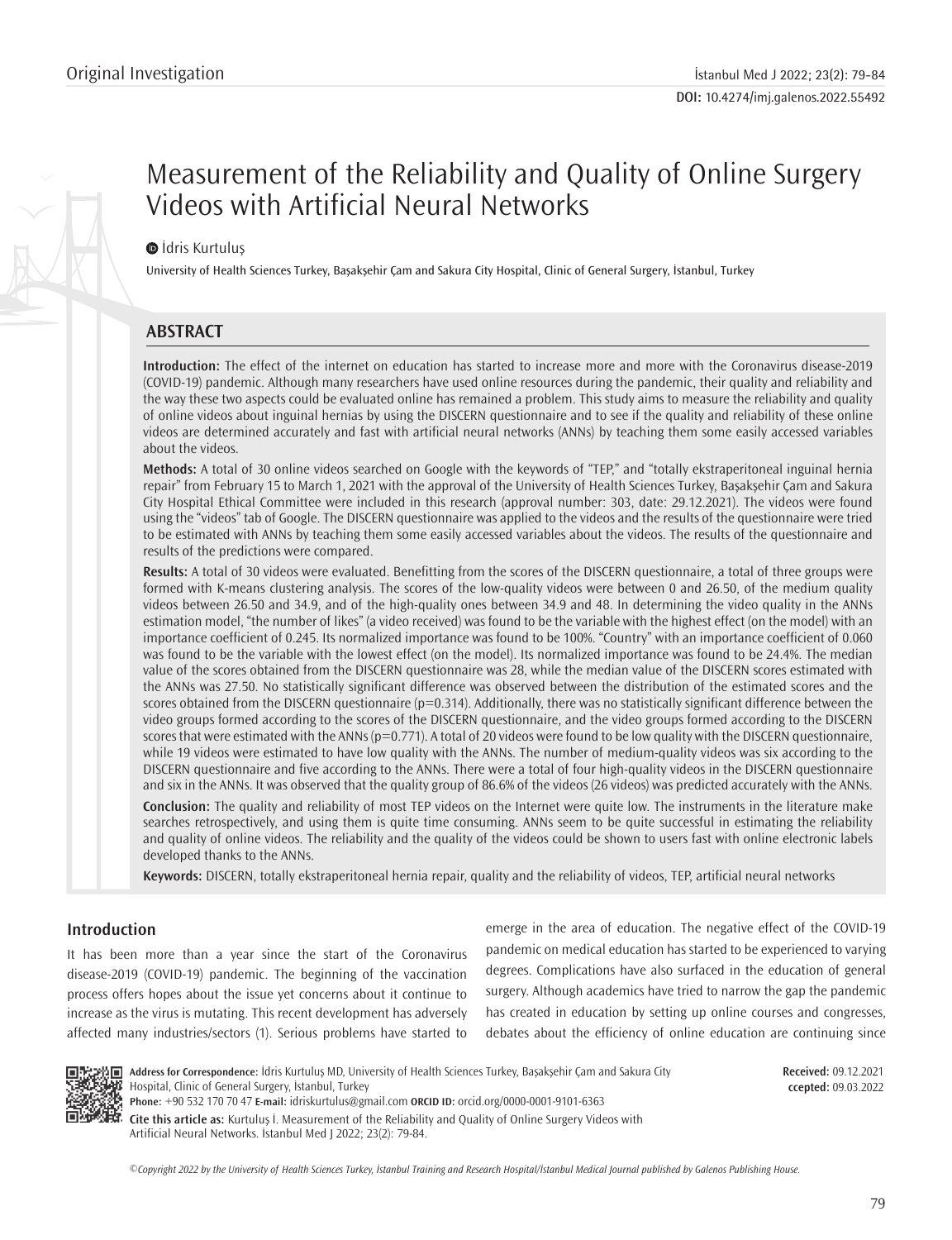it is not known how to standardize it. However, it seems it is high time a reform is done in surgical education. Using teletechnologies could make a revolution in surgical education as much as using augmented reality, which enables students to observe surgeons while they perform operations and to have interactions from distant locations for more extensive experience, could do (2).

In their article, which focuses on medical education in Turkey during the COVID-19 pandemic, Tokuç and Varol (3) have stated that medical education is an area open to changes and developments as other fields are, and educators should analyze the effects of current changes (on education) with their students to determine new education principles and applications. Websites that offer various contents and information have already become a part of our lives with the prevailing of the internet quick worldwide. Accessing online materials has become particularly significant for surgeons due to such technological developments. YouTube, TVASURG and WebSurg are the best known websites (among health professionals), and some of them are open access websites that allow their users to share and watch videos at academic levels (4). However, no instruments measure the standardization of the parameters of the online websites, such as the reliability, quality and certification of their contents at an instant and fast. Researchers have only been able to conduct retrospective analyzes of the issue with different methods.

Our purpose in this study is to measure the reliability and quality of online videos about inguinal hernias with the DISCERN questionnaire and to see whether the quality and reliability of the online videos are determined accurately and fast with artificial neural networks (ANNs) by teaching them some easily accessed variables about the videos.

#### **Methods**

A total of 30 online videos searched on Google with the keywords of "TEP," and "totally ekstraperitoneal inguinal hernia repair" from February 15 to March 1, 2021 with the approval of the University of Health Sciences Turkey, Başakşehir Çam and Sakura City Hospital Ethical Committee were included in this research (approval number: 303, date: 29.12.2021). The videos were found using the "videos" tab of Google. The videos included in the study are videos publicly accessible by web browsers. A DISCERN questionnaire was applied to the videos and the results of the questionnaire were tried to be estimated with ANNs by teaching them some easily accessed variables about the videos. The results of the questionnaire and results of the predictions were compared. Online videos with the purpose of advertisement were excluded from the study.

The countries where the videos were uploaded, the people who uploaded the videos, the period during which the videos were available, their broadcast language, the duration of the videos, and the number of times they were watched and liked were noted down.

The DISCERN questionnaire was applied to all the videos by the same general surgeon. The HONcode certification of the videos was taken into consideration and their Video Power Index (VPI) was calculated.

The DISCERN scores were calculated for each video and a total of three groups were formed with the K-means cluster analysis by using them. It was determined which videos belonged to which group. Then, an estimation model of ANNs was established. In this model, the scores of the DISCERN

questionnaire were tried to be estimated according to the countries where the videos were uploaded, the people who uploaded the videos, the period the videos was available online, their broadcast language, their duration and the number of times the videos were watched and liked, as well as their HONcode certification and VPI. Again, the DISCERN scores obtained with the estimation model of ANNs were grouped with K-means clustering analysis. The clusters obtained according to the results of the DISCERN questionnaire and the clusters predicted according to the estimated DISCERN questionnaire scores were compared. It was not observed whether there was a difference between them.

In the ANN model, 73.3% of the videos were planned to be used for training, 20% for testing and 6.7% as holdout (In our study, we used the Bernoulli distribution to separate our dataset. According to this distribution, 24 videos were selected for training and 6 videos for testing. To use hold-out in our study, we determined two of the 24 training videos as hold-out). Learning type was specified as online. The HONcode certification, the source of the videos / (the people who uploaded them), their language and countries were used as factors in the input layer, and the year of the videos, their VPI, and the number of times they were liked and disliked and watched and were used as scalar variables. The scores of the DISCERN questionnaire were used as dependent variables. (As the maximum DISCERN score is 80), the highest score of the random number generator was decided to be 80 to prevent it from forming an initial value from a random point in SPSS and to standardize the results before starting to form the estimation model of the ANNs. The automatic number appointment function of the random number generator was turned off.

#### **The DISCERN Questionnaire**

It was developed by researchers from the University of Oxford to determine the quality of health information and suggested options of treatment (5,6). The scores of the questionnaire ranged between 0 and 80. It is made up of three parts: the first part evaluates the reliability of a publication (questions; 1-8), the second part investigates the quality of the information about the treatment options (questions; 9-15), and the third part has a single question (question; 16) and evaluates the publication in its general aspects.

The first section uses a series of widely accepted evaluation criteria with respect to consistency, clarity, relevancy, objectivity, certainty and the references provided. The second section is quite specific to the DISCERN instrument and evaluates the quality of information about treatment options.

#### **Web Certificate (HON=Health on NET)**

Many websites offer certificates developed for the reliability of health information. Certifications are aimed at standardizing the reliability of information. The most widely used one is Health on the Net Foundation's HONcode certification. Health on the Net Foundation is an internationally accepted non-profit organization founded in 1995. Currently, more than 8000 websites in 102 countries use the HONcode certification. It provides its users with an electronic label called "HON label", and they load it on their browsers. The label easily shows if a website has the HON certification when it is clicked on (7).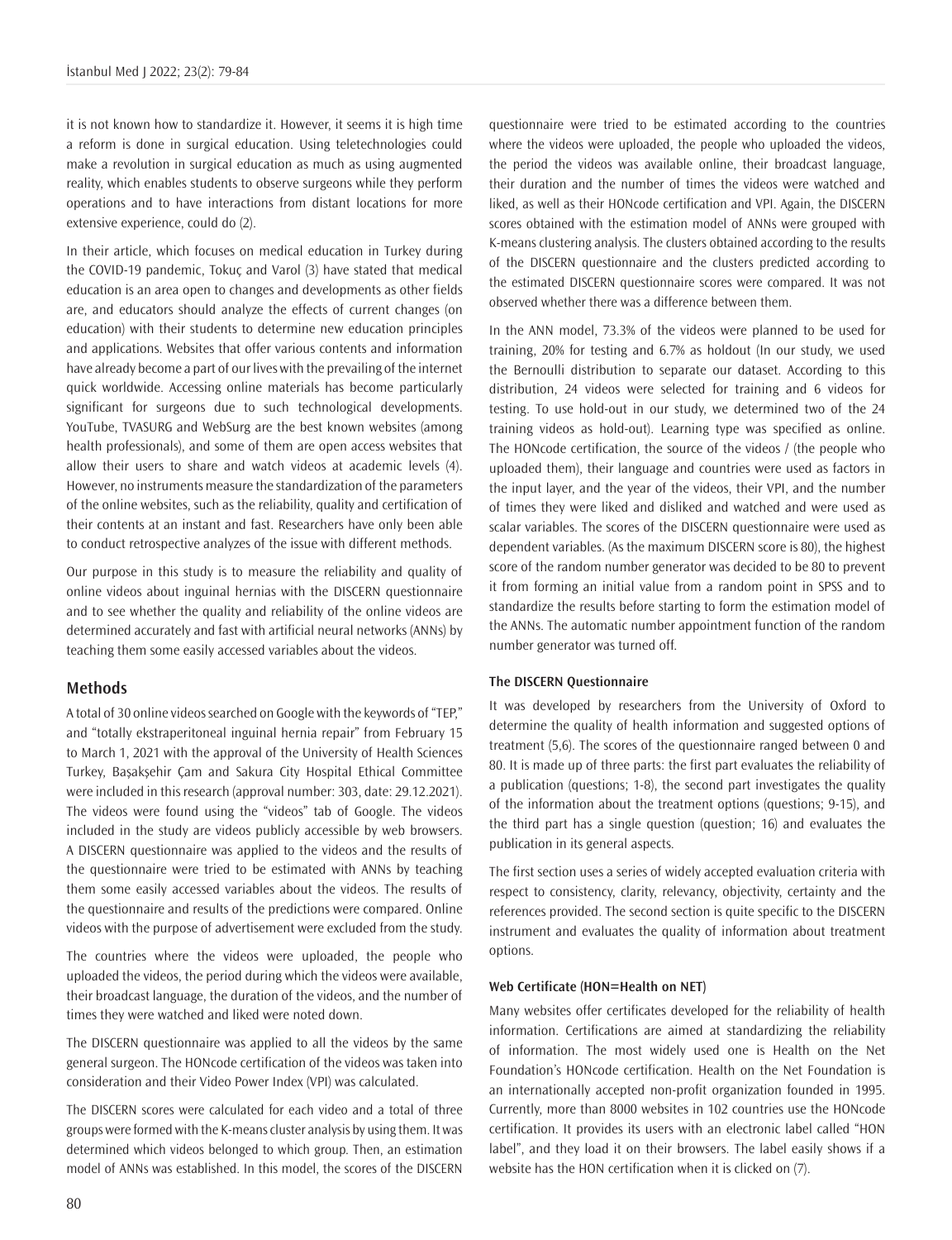#### **Video Power Index**

This is a scale that measures the popularity of a video. It has two basic parameters. They are about a video's being watched and liked. It was first used by Erdem and Karaca (8) It is calculated with the formula of "VPI=like ratio X view ratio/100."

#### **Statistical Analysis**

Statistical analysis was done with IBM SPSS V 25. Kolmogorov-Smirnov and Shapiro-Wilk tests were used to verify the normalization of distribution. Mann-Whitney U test or Student's t-test was used for the comparisons between the groups. Chi-square test was used to compare the categorical information. Fisher's exact test and Pearson's chi-square test were used to evaluate categorical information. Questionnaire scores were grouped with K-means cluster analysis. An estimation model was established with the model of ANNs. The hold-out method was used for model selection and hyperparameter validation. The variables' normalized importance coefficients were calculated. The results were evaluated with 95% confidence interval and p<0.05 was accepted to be statistically significant.

#### **Results**

A total of 30 videos were evaluated. Table 1 shows the results of the descriptive statistics of the videos. A total of three groups were formed with the K-means clustering analysis according to the scores obtained from the DISCERN questionnaire. The videos with low quality were rated between 0 and 26.50, the videos with medium quality between 26.50 and 34.9, and the ones with high quality between 34.9 and 48. Of the videos, 66.6% were seen to be low quality, 20% medium quality and 13.4% low quality. Details of the data are shown in Table 2.

New DISCERN scores determined using ANNs were calculated using the scores obtained from the DISCERN questionnaire. In the ANN model, 73.3% of the videos were planned to be used for training, 20% for testing and 6.7% as holdout. A hidden layer was seen and eight subcategories were observed in it. The synaptic network of the ANNs is shown in Figure 1. Input and output data of the ANN model are shown in Table 3.

In determining the video quality in the ANNs estimation model, "the number of likes" was found to be the variable with the highest effect (on the model) with an importance coefficient of 0.245. Its normalized importance was observed to be 100%. "Country" was found to be the variable with the lowest effect (on the model) with an importance coefficient of 0.060 in the estimation model. Its normalized importance was observed to be 24.4%. Details of the data are shown in Table 4. The median value of the scores obtained from the DISCERN questionnaire was 28, and the median value of the DISCERN scores predicted by the ANNs was 27.50. There was no statistically significant difference between the distributions of the estimated scores and the scores obtained from the DISCERN questionnaire ( $p=0.314$ ). Details of the data are shown in Table 5.

No statistically significant difference was observed between the groups formed according to the scores of the DISCERN questionnaire and the groups formed with K-means cluster analysis according to the DISCERN scores that were estimated with the ANNs ( $p=0.771$ ). Of the DISCERN

|                                                   |                         | $n=30$               |  |
|---------------------------------------------------|-------------------------|----------------------|--|
| Country                                           | India                   | 8 (26.7%)            |  |
|                                                   | Turkey                  | 3 (10.0%)            |  |
|                                                   | Australia               | 7(23.3%)             |  |
| (frequency, %)                                    | America                 | 5(16.7%)             |  |
|                                                   | <b>Brazil</b>           | 4 (13.3%)            |  |
|                                                   | Unknown                 | $3(10.0\%)$          |  |
|                                                   | English                 | 11 (36.7%)           |  |
| Language                                          | Turkish                 | $3(10.0\%)$          |  |
| (frequency, %)                                    | Spanish                 | $3(10.0\%)$          |  |
|                                                   | Without sound           | 13 (43.3%)           |  |
|                                                   | Academics               | $9(30.0\%)$          |  |
| Video sources                                     | Medical specialists     | 7(23.3%)             |  |
| (frequency, %)                                    | Patients                | 4 (13.3%)            |  |
|                                                   | Unknown                 | 10 (33.3%)           |  |
| <b>HONcode</b><br>certification<br>(frequency, %) | Available/unavailable   | 2 (6.7%); 28 (93.3%) |  |
| Number of<br>watches                              | Minimum/median/maximum  | 270/3975/44357       |  |
| Number of<br>likes                                | Minimum/median/maximum  | 9/52/451             |  |
| Number of<br>dislikes                             | Minimum/median/maximum  | 0/8/23               |  |
| <b>VPI</b>                                        | Minimum/median/maximum  | 20718/514602/7145699 |  |
| <b>DISCERN</b> scores                             | WMinimum/median/maximum | 21/28/48             |  |
| VPI: Video Power Index                            |                         |                      |  |

**Table 1. Descriptive statistics of the videos**

**Table 2. Distribution of the videos made with K-means cluster analysis according to the DISCERN scores**

|                        | Low quality | Medium quality  | High quality  |
|------------------------|-------------|-----------------|---------------|
|                        | $(0-26.50)$ | $(26.5 - 34.9)$ | $(34.9 - 48)$ |
| Video numbers $(n=30)$ | 20 (66.6%)  | 6(20%)          | $4(13.4\%)$   |

questionnaire, 20 videos were found to have low quality. According to the ANN results, 19 videos were observed to have low quality. The number of videos with medium quality was six according to the results of the DISCERN questionnaire, while it was five according to the results of the ANNs. Four videos had high quality according to the results of the DISCERN questionnaire and this number was six according to the ANNs. We observed that the quality groups of the videos were predicted to be 86.6% accurate (26 videos) with the ANNs. Details of the data are shown in Table 6.

#### **Discussion**

In surgical education about hernia surgeries, a comparison between traditional methods of surgery and endoscopic methods reveals that there are theoretical and practical difficulties in learning and applying the latter. For this reason, learning and teaching of innovative methods of surgery tend to continue even after the training of the assistants. General surgeons who are interested in this field have been trying to learn about these techniques from various sources, including online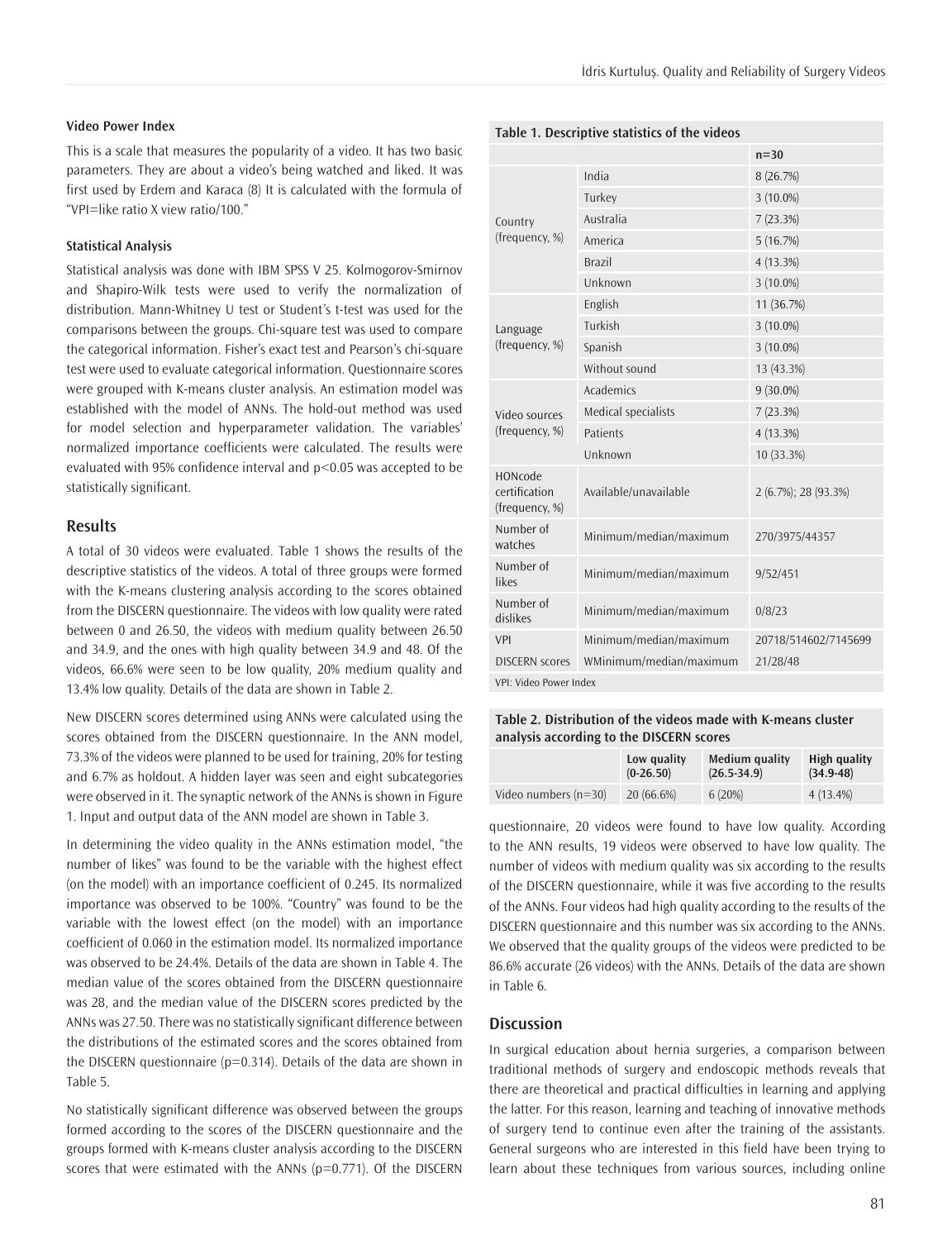



tools, courses and conferences. However, the COVID-19 pandemic still continues to affect the world although more than a year has passed since it starts. The beginning of the vaccination process offers hopes about the issue yet concerns about it continue to increase as the virus is mutating. This recent development has adversely affected many industries/sectors (1). Online education has become more widespread in many countries due to the pandemic. Such an orientation has frequently brought forth the questions of "What are the quality principles for the reliability of health websites?" and "How should they be measured?"

The DISCERN questionnaire is a website evaluation tool whose reliability, credibility and internal consistency have been regarded as positive in many studies (9,10). Users of the questionnaire are not limited to specialists and scientists, instead, any person with health literacy could use it to evaluate the quality of a website. The instrument is also popular among researchers and it is the most widely used tool in evaluating the quality of information on health (11). There were 16 questions on the questionnaire. Each question had a score from 1 to 5. However, applying the questionnaire is not easy. It was seen in our study that applying the questionnaire takes 30 min for each video, regardless of the duration of

| Table 3. Data about artificial neural networks model |                                          |                |                       |
|------------------------------------------------------|------------------------------------------|----------------|-----------------------|
|                                                      | Training                                 |                | 22 (73.3%)            |
| Sample<br>$(n=30)$                                   | Test                                     |                | $6(20.0\%)$           |
|                                                      | Holdout                                  |                | 2(6.70%)              |
|                                                      | Learning type                            |                | Online                |
|                                                      |                                          | 1              | HONcode certification |
|                                                      | <b>Factors</b>                           | $\overline{2}$ | Video source          |
|                                                      |                                          | 3              | Language              |
|                                                      |                                          | $\overline{4}$ | Country               |
| Input layer                                          | Covariates                               | 1              | Video year            |
|                                                      |                                          | $\overline{2}$ | VPI                   |
|                                                      |                                          | 3              | Number of watches     |
|                                                      |                                          | $\overline{4}$ | Number of likes       |
|                                                      |                                          | 5              | Number of dislikes    |
|                                                      | Number of units                          |                | 21                    |
|                                                      | Rescaling method for covariates          |                | Normalized            |
| Number of hidden layers                              |                                          |                | $\mathbf{1}$          |
| Hidden<br>layer(s)                                   | Number of units in hidden layer          |                | 8                     |
|                                                      | Activation function                      |                | Hyperbolic tangent    |
| Output<br>layer                                      | Dependent variable                       | 1              | <b>DISCERN</b>        |
|                                                      | Number of units                          |                | $\mathbf{1}$          |
|                                                      | Rescaling method for scale<br>dependents |                | Standardized          |
|                                                      | <b>Activation function</b>               |                | Identity              |
|                                                      | <b>Error</b> function                    |                | Sum of squares        |
| VPI: Video Power Index                               |                                          |                |                       |

#### **Table 4. Importance of variables in the estimation of video quality according to the ANNs**

|                          | Importance<br>coefficient | <b>Normalized</b><br>importance |
|--------------------------|---------------------------|---------------------------------|
| <b>HON</b> certification | 0.124                     | 50.5%                           |
| Video source             | 0.101                     | 41.3%                           |
| Language                 | 0.071                     | 29.0%                           |
| Country                  | 0.060                     | 24.4%                           |
| Video year               | 0.141                     | 57.4%                           |
| VPI                      | 0.113                     | 46.2%                           |
| Number of watches        | 0.068                     | 27.8%                           |
| Number of likes          | 0.245                     | 100.0%                          |
| Number of dislikes       | 0.077                     | 31.6%                           |
|                          |                           |                                 |

VPI: Video Power Index, ANNs: Artificial neural networks

the video. It is unreasonable for researchers to devote 30 min to each video they watch. It is undebatable that there is a need for an online system that could provide its users with ideas about the reliability and quality of the contents of a website.

Measuring parameters for such a system must be include of parameters that could be used and interpreted by machines fast as data on the Internet. How many times a video is watched, its language, the country it is loaded on the internet, the source it is loaded from, and its web certification are easily accessed parameters. There are also metrics such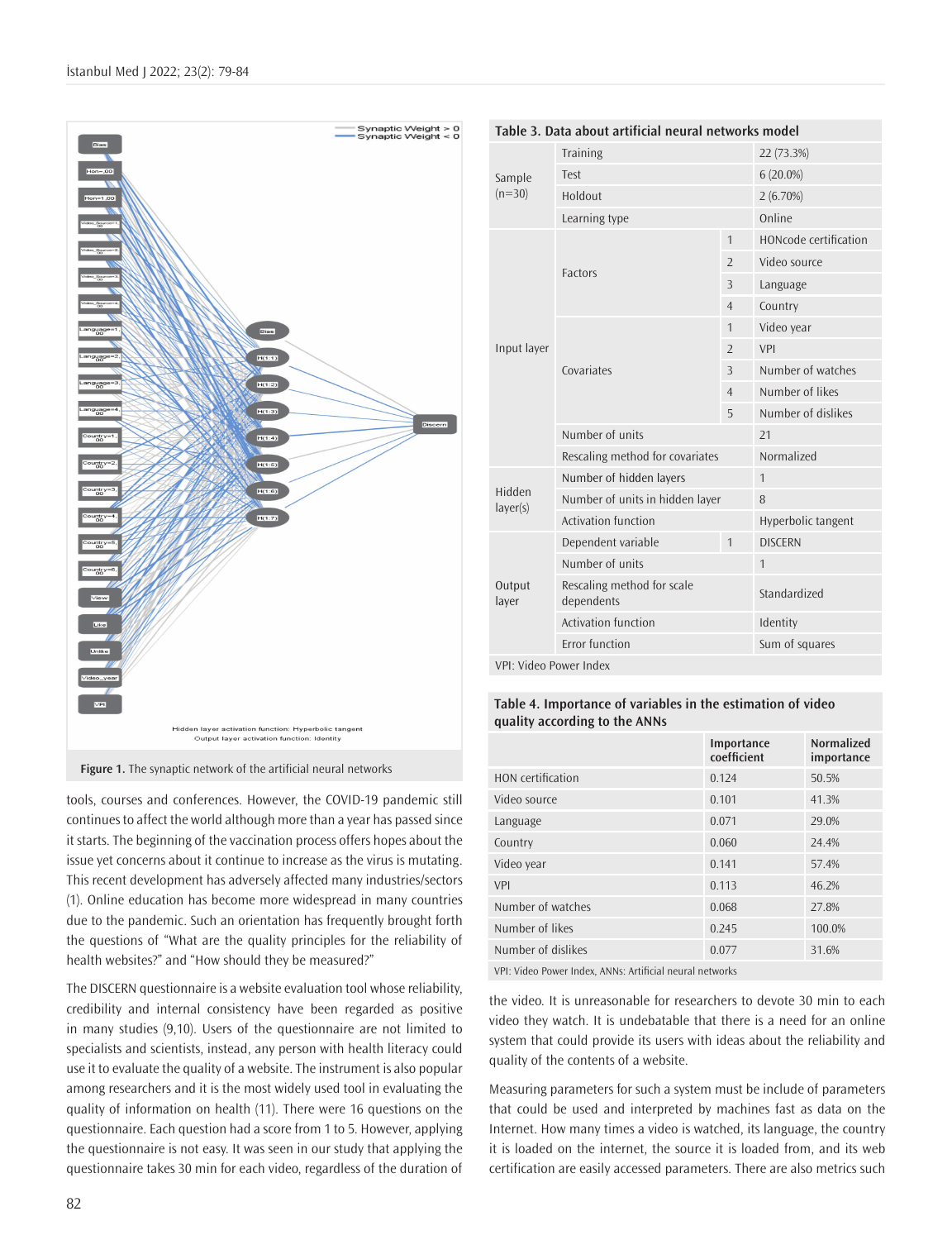#### **Table 5. Distribution of DISCERN scores and the DISCERN scores estimated according to the ANNs (p=0.314)**

|                                                  | <b>Minimum</b> | Median | Maximum |
|--------------------------------------------------|----------------|--------|---------|
| <b>DISCERN scores</b>                            | 21.00          | 28.00  | 48.00   |
| DISCERN scores estimated according to<br>the ANN | 20.90          | 27.50  | 50.38   |
| ANNe: Artificial noural notworks                 |                |        |         |

ANNs: Artificial neural networks

**Table 6. Estimated distribution of the videos according to the DISCERN and ANNs (p=0.771)**

|                                                 | Low quality<br>$(0-26.50)$ | Medium<br>quality<br>$(26.5 - 34.9)$ | High<br>quality<br>( > 34.9) |
|-------------------------------------------------|----------------------------|--------------------------------------|------------------------------|
| Number of videos according to<br><b>DISCERN</b> | 20 (66.6%)                 | 6(20%)                               | $4(13.4\%)$                  |
| Number of videos according to<br><b>ANNS</b>    | 19 (73.2%)                 | 5(13.4%)                             | $6(13.4\%)$                  |
| ANNs: Artificial neural networks                |                            |                                      |                              |

as VPI that could evaluate the popularity of online videos (8). The most common tool that could enable machines to learn with these metrics is ANNs.

ANNs are parallel and distributed knowledge processing structures which are developed with inspiration from the human brain, connected to each other with weight connections, and composed of processing units, each of which has its own memory. In other words, they are computer programs that imitate biological neural networks.

The first model for an ANN was developed in 1943 by neurophysiologist Warren Sturgis McCulloch and mathematician Walter Pitts (12). The ANNs are frequently used in preparing estimations, categorizations and early projections. Many researchers from the field of medicine use the ANNs as well (13-15). The basic structure of the neurons of the ANNs is made up of inputs, weights, summation functions, activation functions and outputs.

In evaluating the educational quality of a video, the Global Quality Scale developed by Mutter et al. (16) and the Journal of American Medical Association benchmark criteria proposed by Bernard et al. (5) are also used. In this study, the DISCERN questionnaire was preferred. We first investigated the videos that are about the surgeries performed with the total ekstraperitoneal (TEP) approach with the DISCERN questionnaire, and we later investigated whether the quality and reliability of these videos could also be estimated via ANNs.

In the first part of the study, the DISCERN questionnaire was applied to the videos and videos were divided into groups according to the results. The results of the DISCERN questionnaire showed that 66.6% of the videos had low quality, 20% had medium quality and 13.4% had good quality. As the second step, the DISCERN scores were appointed as dependent variables to the ANNs. The HON certification, the number of times videos were liked and disliked and watched, VPI, the sources of the videos, their languages, countries and years were used as inputs.

Prasanth et al. (17) used the HONcode certification to evaluate the quality of online information about testicular cancer yet they could not make a connection between the scores of the DISCERN questionnaire and the HON certification. Kartal and Kebudi (6) noticed that there is a positive correlation between VPI and (the scores of) the DISCERN questionnaire, and the number of times videos were watched and (the scores of) the DISCERN questionnaire, and there is a weak negative correlation between the years of the videos and the DISCERN (scores). They stated that there is no statistically significant difference between the DISCERN scores of the videos with respect to their sources and countries. In their studies on TEP videos on Youtube, Kanlioz and Ekici (18) found a positive correlation between the VPI scores and the number of times a video is watched, and the DISCERN scores and the number of times a video is liked. Additionally, they found that the DISCERN scores of the videos uploaded by academics are higher although there is no statistically significant difference between the two factors.

In our study, the variable with the highest importance coefficient was "the number of times a video was liked," which was a variable used in the ANNs. the year of the videos, if they had the HON certification, their VPI scores, the source of the videos, the number of times they were liked, their language, the number of times they are watched and their countries had, respectively, positive effect in predicting the DISCERN scores accurately.

In the basic structure of the ANNs' model, a mathematical function is formed using some learning algorithms with the multiple connections between inputs and outputs. Each unit is linked to each other with weights according to its importance in the dataset. These weights show the connection strength of the two units each.

In our study, there was no statistical difference between the DISCERN scores obtained through the ANNs and scores obtained via the DISCERN questionnaire itself ( $p=0.314$ ). In the groupings of the video quality estimated with the ANNs and with the DISCERN questionnaire, four videos went to different groups.

However, there was no statistical difference between the video groups formed according to the scores of the DISCERN questionnaire and the video groups formed with K-means clustering analysis according to the DISCERN scores estimated with the ANN (p=0.771). In the DISCERN questionnaire 66.6% of the videos were seen to have low quality while this percentage was 73.3 in the ANNs. Twenty percent of the videos had medium quality according to the DISCERN questionnaire while this rate was 13.4 in the ANNs. In the DISCERN questionnaire 13.4% of the videos had high quality, and in the ANNs 13.4% of them had high quality. It was observed that with the ANNs, the quality category of 86.6% of the videos (26 videos) was estimated accurately.

The ANNs are made up of many neurons and they could conduct complex tasks simultaneously. They do deep learning. They could easily solve problems with linear relations or without them. They learn with machine learning and could make very logical decisions when they encounter similar situations. They could even make generalizations about the issues they have not seen before. In our study, it was observed that with the ANNs, the quality category of 86.6% of the videos (26 videos) was estimated accurately. It is sure that further studies need to be carried out in this field. Still, it is anticipated that fruitful results could be obtained by teaching ANNs other instruments of measurement